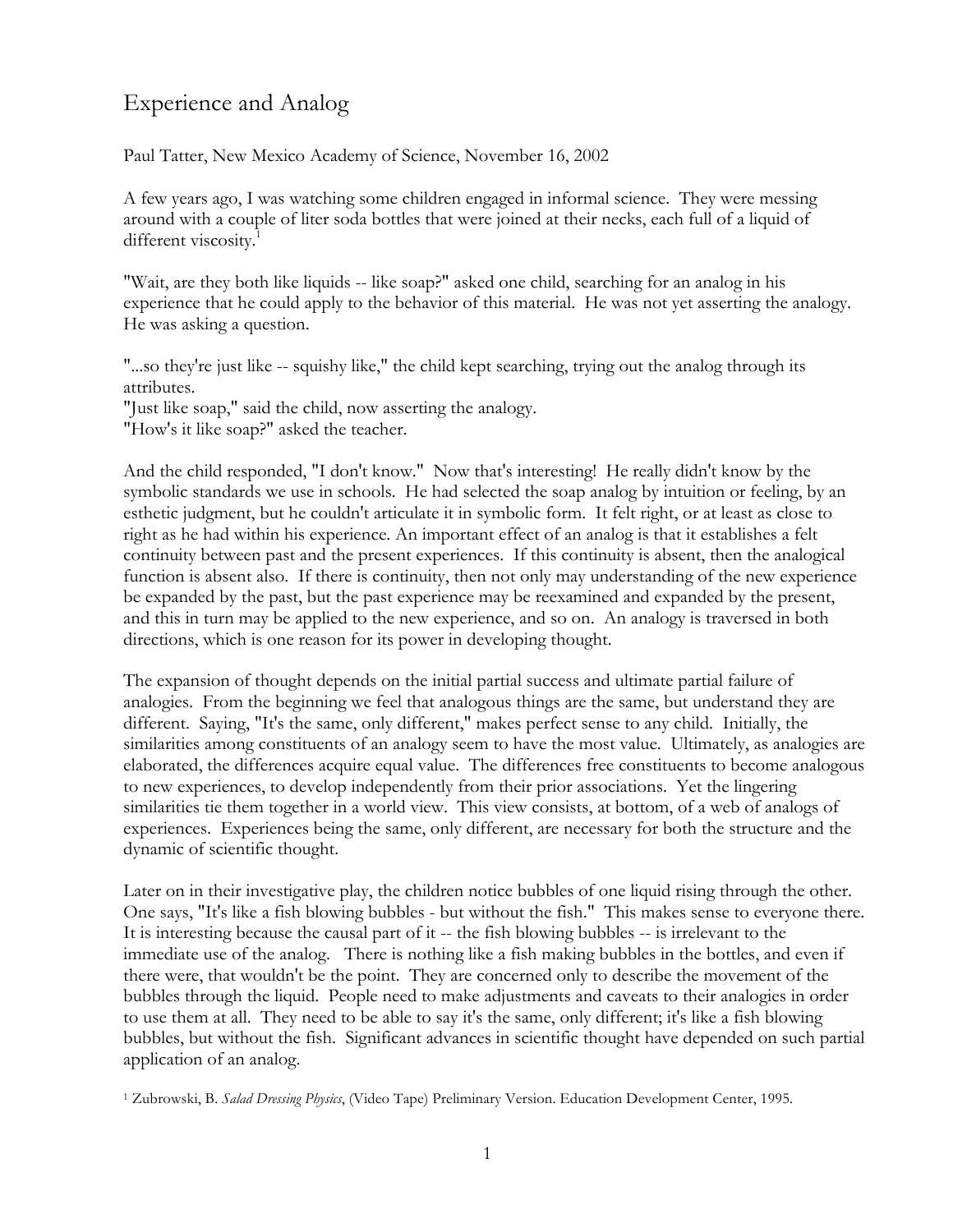Another reason for the power of analogies in developing thought is that they are grounded in activity. The common, basic ground of meaning in our experiences is our tendency to act in similar ways in response to different experiences. The common, basic ground of the expansion of meaning, is our capacity to act in different ways in response to similar experiences. All of our understanding of the world is created through these analogical qualities of action. The analogs are established by the similarities or differences in our *responses* to events. Meaning is created through similarities or differences in the *consequences* of our responses to events

No idea exists solely as a set of symbols. Ultimately, the meaning of an idea implies a connection to some sort of physical body. Furthermore, it implies the experience of some sort of bodily activity. I am not referring, here, to the generally accepted belief that people use their bodies as an experiential medium, as means for acquiring the raw material from which ideas may be created. Rather, I mean to say that their bodies are much more than merely vehicles for data. People's physical activities are included in the contents of their ideas. This is why engaging in some focused activity is so important in learning. The felt responses in people's activity are the elemental sources of their understanding. This is clearly exemplified in experimental science.

This, also, explains why it takes a long time to develop scientific concepts. Concepts require a repertoire of experiences whose felt behavioral responses are similar and have similar outcomes. Such activities serve as analogs for each other, and these analogs are analogous because of the felt, perceptual, esthetic, kinetic and emotional, qualities of the experiences. Developing such a repertoire of experiences takes time. And to become a repertoire requires not only that the experiences be had, but, also, that they be retrievable, that they be recognized and re-experienced in some part. A new, analogous experience must feel familiar in the context of a repertoire in order to contribute to the development of a concept.

All of this takes the kind of time in which the complex constituents of thought, current experience, activity, memories, feelings, intentions and transactions with others are held in attention long enough and often enough to become related and have an identity. And, although such broad attention is necessary for the development of concepts, it is not sufficient. In addition, a person must have some emotionally based need, desire, interest, purpose, intent or inclination to develop a concept, to understand the phenomena in question. The most broad and open of such inclinations we call curiosity.

The type of analog of experience I am referring to is derived from elemental biological processes that we share with other species. It is an organismic response to a current experience as being similar to a previous experience. It shares attributes with a dog recognizing a scent to follow, or a chimpanzee using a tool to extract termites. If the organism is aware of the similarity, the experiential analog has the attributes of a sign. For humans, this sign is iconic rather than symbolic in that it actually shares perceptually experienced qualities with the thing signified. Its significance is felt in some way by analogy to some prior experience.

Such analogs, with which people have a pre-theoretical, intuitive familiarity, are necessary in the development of understanding in science. Take, for example, the idea of momentum as p=mv. In symbolic form there is no connection to experience, and the notions of mass and linear velocity are as inscrutable as momentum. But consider creating opportunities for people trying to understand momentum to bump and crash themselves and other objects into things, and then to recall the experience of falling down, or banging into another player while chasing a soccer ball, or being hit in the shin by a softball. These are analogs of experience. They are not symbolic analogs. They are analogous to the actual experience of impact on one's body, the kinesthetics of the jarring sensation,